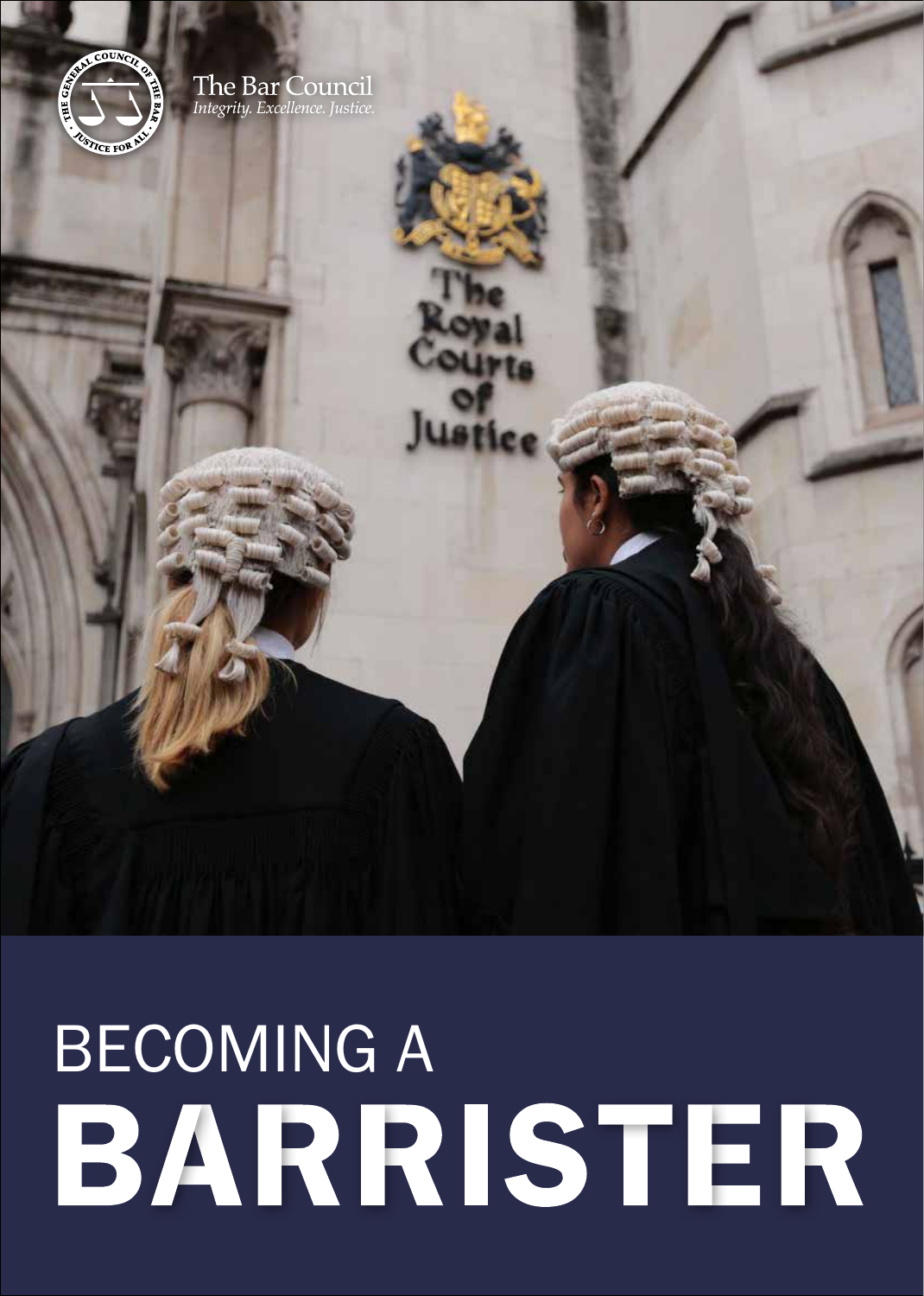

*Supported by the Inns of Court*

### **INTRODUCTION**

*Choosing to become a barrister opens up the possibility of embarking upon one of the most dynamic and challenging careers available.*

This brochure will introduce you to life as a barrister. It will provide you with the information you need to help you decide whether or not a career at 'the Bar' (as the profession is commonly known) would be the right choice for you. It will explain the necessary steps towards this career path, how and when you need to take them, and where you can find support along the way.

On the Bar Council website you can download an electronic version of this brochure and see profiles of a range of barristers, who explain why they decided to join the profession. You can find all this information at www.barcouncil.org.uk/careers. If you have any further questions you can email careers@barcouncil.org.uk .

Alternatively, if you want to get a better idea of the career path 'at a glance', you will find a short helpful reference guide at the back of this brochure.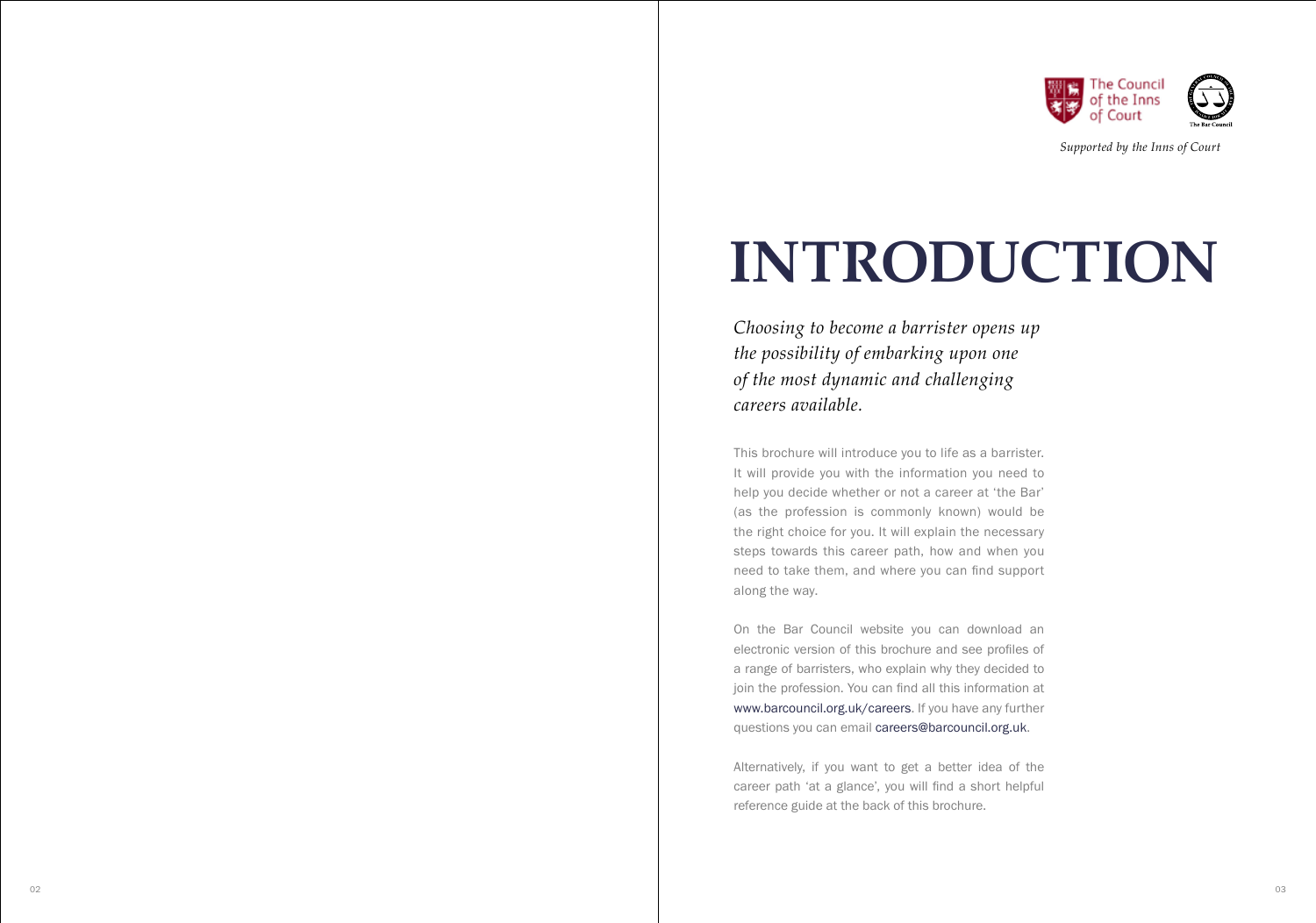# **WHAT IS A BARRISTER?**

05 06 06 06 06 06 06 06 06 06 06 06 07 07 08 07 08 07 08 07 08 07 08 07 08 07 08 07 08 07 08 07 08 07 08 07 08 0 "It is wonderful to be able to stand up and represent someone in court using your skills, to win a case for them." Simon O'Toole, 5 Pump Court chambers

**In England and Wales, the legal profession is split into two main groups: barristers and solicitors, with legal executives making an increasingly important contribution. There are over 16,000 practising barristers, but over 136,000 solicitors. Whilst there is some overlap between the work of barristers and solicitors, barristers still mainly undertake work which has been referred to them by solicitors.**

Barristers are specialist legal advisers and advocates who, providing they have undertaken the necessary training, can appear in all courts, including the High Court, Court of Appeal and the Supreme Court. They play an extremely important role in helping individuals and institutions understand, pursue and defend their legal rights.

Barristers are probably best known for wearing wigs and gowns and presenting legal arguments in court. But there is much more than that to a career as barrister. Many barristers hardly ever appear in court and, in some courts, wigs and gowns are no longer worn. As well as court work, many barristers specialise in advising individuals, companies and a wide variety of institutions on legal documents, company structures and broader business issues relating to the law.

Many barristers specialise in just one area, or a small number of areas, of law. Others have more general practices and will provide advice and advocacy across a wide range of areas of law.

Although most barristers are selfemployed, they don't work in isolation, but tend to group together in offices known as 'chambers', to which they pay 'rent' to cover the cost of the building and its staff. Chambers' colleagues and staff can be a key source of professional support and friendship for barristers at all levels of their career.

There are also around 3,000 employed barristers, who work for organisations, rather than for themselves. Employers of barristers include the Government Legal Department, the Crown Prosecution Service, financial services institutions, industry and commerce and the Armed Forces, where they work as in-house advocates or advisers. The type of work they do depends on their employer, but requires them to possess the same abilities in specialist legal advice and advocacy as any other barrister.

Traditionally, barristers had to be instructed by solicitors, and most of the Bar's work still comes from this source, although since 2004, members of the public have been able to instruct barristers directly through the Public Access Scheme.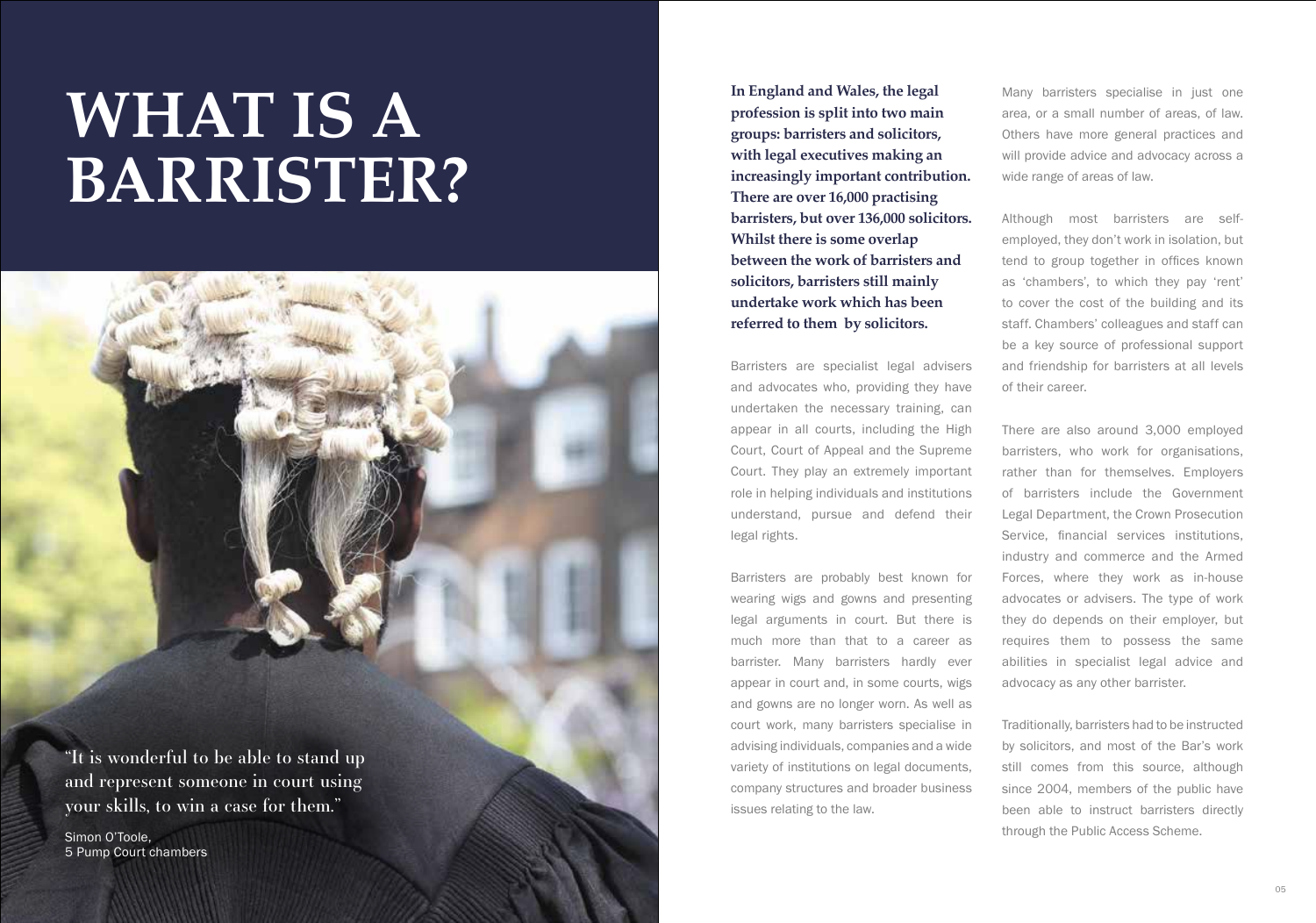# **WHO IS THE BAR LOOKING FOR?**

"I thought I had to hide my background to fit in with other barristers. I now see it as a strength and wear it with pride."

Natasha Shotunde, 5 St Andrew's Hill

**Despite popular misconceptions and stereotypes, there is no such thing as a 'typical' barrister. Barristers come from a wide range of social, academic and professional backgrounds. There are, however, certain skills and abilities common to most of those who succeed at the Bar. Academic ability and strong communication skills are vital.**

You don't need a first class degree from Oxford or Cambridge to become a barrister. If you are from a Black, Asian, or ethnic minority background, have a disability, identify as LGBTQ+, come from a low-income background and/or are a woman, there are lots of organisations, including the Bar Council, keen to support you in accessing the profession.

You can find out more information at www. barcouncil.org.uk/support-for-barristers/ equality-diversity-and-inclusion.html.

In Summer 2018, the Bar Council launched 'I am the Bar' to profile the experiences of those who have succeeded at the Bar from nontraditional backgrounds. The award-winning campaign is designed to increase social mobility across the Bar and support fair access to the profession. You can find more about this year's Social Mobility Advocates here: www.barcouncil.org.uk/media-campaigns/ campaigns/iamthebar.html.

You should also possess strong communication skills. Over the course of your studies, you should develop the ability to express arguments and ideas clearly in writing, with attention to detail. Whilst many barristers appear in court only rarely, you should be confident at speaking in public. You should also be able to communicate effectively with a wide variety of people - from judges to members of the public. The Bar is looking for trustworthy, independentminded and flexible problem solvers who are always open to new challenges, ready to adapt to changing circumstances and who will maintain high standards of ethics and integrity.

The Bar Council and the Inns of Court are

committed to widening access, and to creating a diverse and inclusive profession.

The Bar Council runs a number of initiatives, such as the Bar Placement Week, a work experience opportunity aimed at Year 12 and 13 students and the e-mentoring platform, designed for Year 12, 13 and undergraduate students. For more information on these, visit www.barcouncil.org.uk/careers.

The Inns of Court offer many opportunities to learn more about careers at the Bar, such as open days and attendance at law fairs.

Griffin LAW scheme is the Gray's Inn's vehicle for promoting social mobility and access to the Bar. The Inn works with selected secondary school and sixth form students to introduce the legal profession, build knowledge of the rule of law and develop skills in advocacy and persuasion. Our Griffin students are identified by their schools as having aptitude and potential, but insufficient access to opportunity. Griffin students take part in a bespoke 8 week skills course which is delivered by student members of Gray's Inn and culminates in the Griffin Mock Trial where the Griffin students play the role of counsel in a mock trial. For further information, see wwww.graysinn.org.uk.

The Pegasus Access and Support Scheme (PASS), run by the Inner Temple, is aimed at high achieving university students and graduates from non-traditional backgrounds. It provides work experience and skills development. In particular it provides access to and funding for mini-pupillages. For more information, visit www.innertemple.org.uk.

The Neuberger prize, awarded annually by Lincoln's Inn, offers financial support and networking opportunities to exceptional students at non-Russel Group universities. For more information, please see www.lincolnsinn. org.uk.

A similar scheme (Access to the Bar Awards) is run by Middle Temple, which invites nominations from individual law schools. For further information, see www.middletemple.org.uk.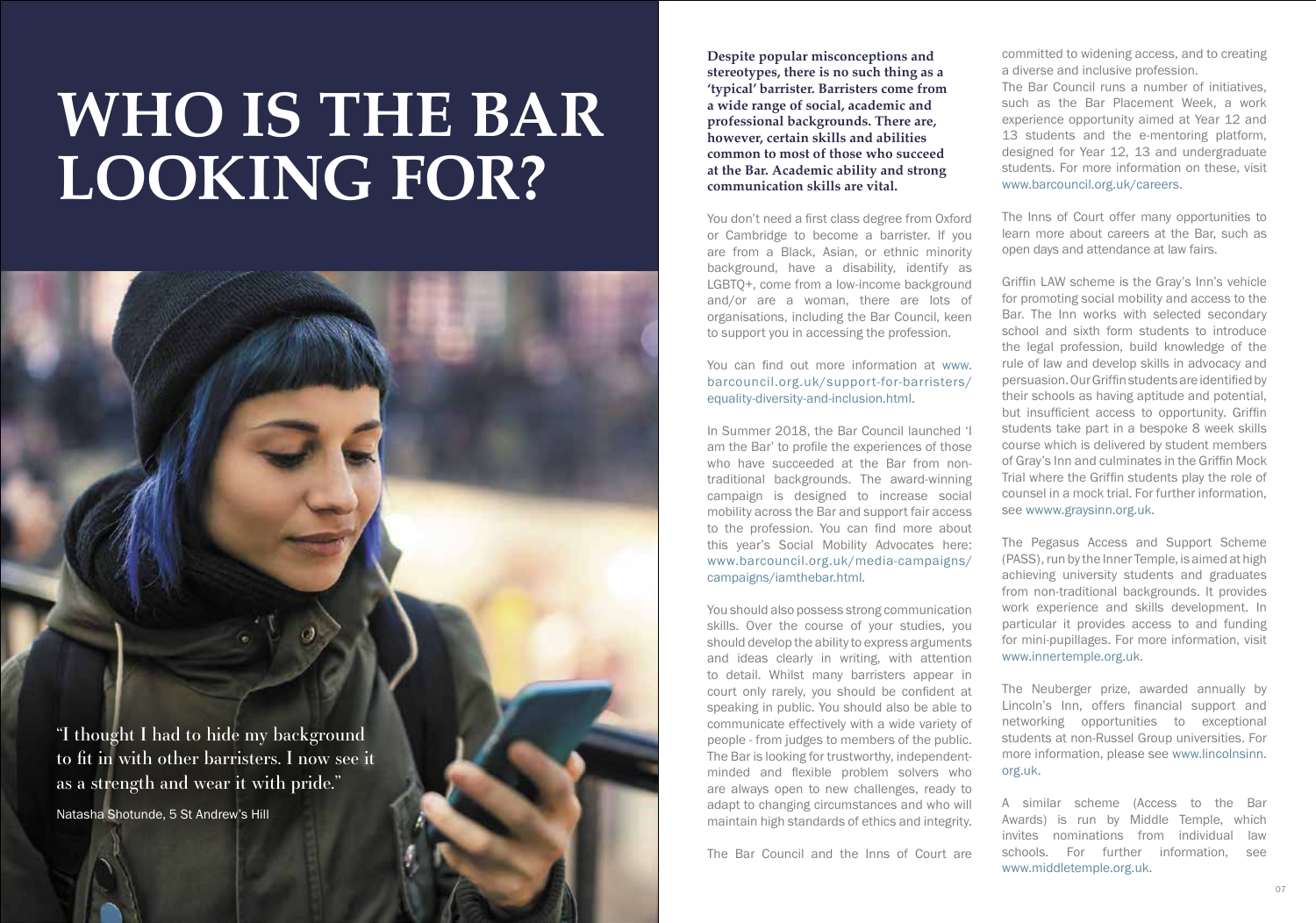# **WHY SHOULD YOU BECOME A BARRISTER?**



**The Bar can offer one of the most stimulating, varied, challenging and exciting careers available. Whether delivering a closing speech to a silent courtroom, negotiating the terms of a new contract, cross-examining a witness, mediating a divorcing couple, arguing against the removal of a client's welfare benefits or delivering complex legal arguments to a High Court Judge, no two days as a barrister are the same.**

Whilst the criminal Bar is arguably most visible to the general public, many barristers gain as much satisfaction from a complex business negotiation as others do from a successful criminal prosecution.

"Being a self-employed barrister has allowed me, with the support of my clerks, to choose exactly how and when I want to work. This enables me to work full time during term time and take off the school holidays."

Kama Melly QC, Park Square Barristers chambers The issues concerned may vary vastly between different areas of the law, but the core challenges are alike. A career at the Bar is focused primarily on solving problems and resolving disputes, so if you relish winning an argument, reaching logical and reasoned conclusions, and producing solutions to difficult issues, then you should thrive at the Bar.

Due in part to its small size, the Bar is a very sociable and close-knit profession. Many value the camaraderie of chambers, the social events run by the Inns of Court and other organisations and the friendships which they form through shared challenges and interests.

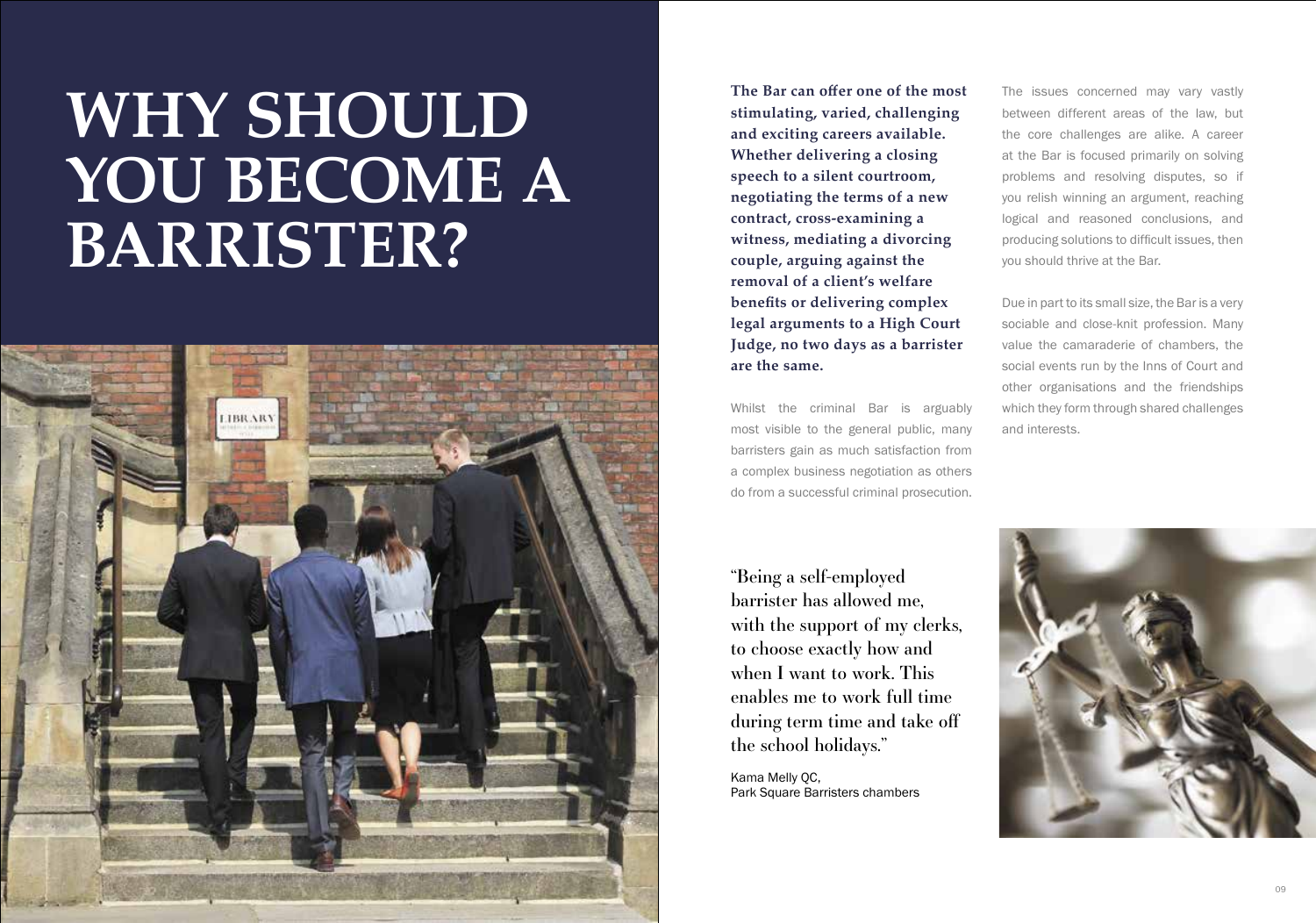### **HOW DO YOU BECOME A BARRISTER AND WHEN DO YOU NEED TO MAKE THE KEY DECISIONS?**

**If you are interested in becoming a barrister, it is never too early to start thinking about what qualifications and experience you might need in order to succeed.** 

The Bar is a small profession and there is very high competition for training places, known as 'pupillages'. Good GCSEs, A-levels and a lower second class honours degree are minimum requirements.

There are three main components involved in becoming a barrister: an academic component, comprising an undergraduate degree in law or an undergraduate degree in a non-law subject with a conversion course, such as the Graduate Diploma in Law; a vocational component, comprising study for the vocational qualification; and a work-based component, consisting of work-based learning/pupillage.

#### **GCSE years**

If you are already considering a career as a barrister, then this is the perfect time to start gaining experience which will bolster your CV and to find out as much about the profession as you can. You may also be able to secure work experience with a local firm of solicitors or with a local court, to give you a closer insight into a career in the law.

As well as concentrating on achieving good grades, it is important to remember that sets of chambers will be looking for other skills and experiences which make you stand out. Start to think about what impressive or unusual outside interests you might enjoy which might make you a more desirable and rounded candidate.

It is also important to read as much as you can - books, newspapers, blogs - to build up your confidence and knowledge. It will also build up your English language skills.

#### **A-level years**

There are no firm rules about which subjects you need to study for A-level. You should try to make sure that they are subjects which you enjoy, and in which you have a natural interest. It is usually better to study subjects which are more traditionally academic and which involve an element of writing, so that you can demonstrate your communication and analytical skills from an early stage. You may wish to look at university admission requirements and preferred A-level subjects for certain degree courses.

There is no requirement for you to study law at A-level. It will be helpful for you to think about the types of subjects which might equip you with some of the skills you would require at the Bar, such as the ability to argue a point in a logical, reasoned and articulate manner.

Your A-Level years are a good time to start to gain some experience of public speaking, such as debating, and to consider applying for short periods of work experience, known as mini-pupillages with sets of chambers. There are a limited number of chambers which offer these to under-18s and you will need to check their websites for details.

#### **What to study at university**

At some point during your A-Level studies, you will have to choose whether to undertake an undergraduate law degree or a non-law degree. If you choose a nonlaw degree, you will need to undertake an additional one-year conversion course,

sometimes called a Graduate Diploma in Law ('GDL'), after completing your undergraduate degree. This conversion course will add additional costs so it is important to factor this into your decision. You do not have to study law at university in order to become a barrister. It is very common for barristers to complete degrees in other subjects and then 'convert' to law afterwards. For the right person, this can be a very helpful step in choosing a career, as it allows them to defer their decision on whether or not to go into the law whilst studying a subject in which they have a strong interest, and through which they might later choose to pursue a different career path. Some areas of practice, such as intellectual property (which relates to the protection of ideas and designs) and medical law, value undergraduate degrees in science, for example. It is important to keep in mind that whatever subject you do choose to study, almost all pupils will have achieved either a first class or upper second class degree.

"Be strategic. You want your CV to tell a story the ending to which could plausibly read: 'and then they became a barrister'."

Duncan McCombe Maitland Chambers

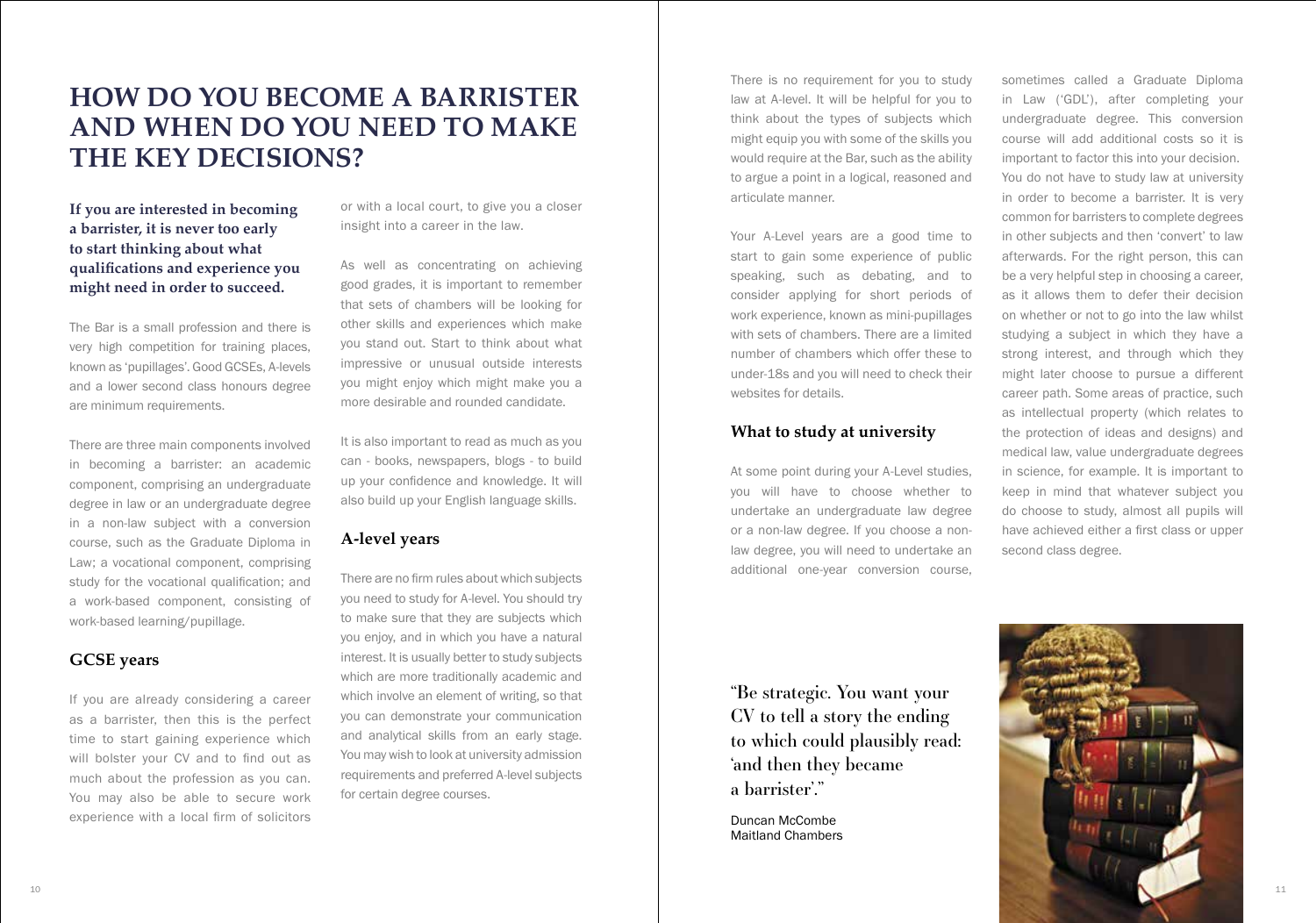### **TIMELINE TO THE BAR**

*Penultimate year of undergraduate law study / final year of non-law study*

#### Throughout the year

Law students Start thinking about getting some relevant work experience. Do plenty of research into chambers / minipupillages.

#### By May

Non-law students Apply for Graduate Diploma in Law scholarship from the Inns of Court.

#### *Final year of law degree or Graduate Diploma in Law*

#### Sit the Bar Course Aptitude Test (BCAT). From September

Apply for scholarship for the vocational component from the Inns of Court. By beginning of November

#### Apply for membership to an Inn of Court 12 weeks before commencing the vocational component. Throughout the year

Apply for pupillage through the Pupillage Gateway by February deadline. www.pupillagegateway.com January/February

*Don't forget to attend the Bar Council Pupillage Fair in the autumn before you apply for pupillage: www. barcouncil.org.uk/pupillagefair.*

#### Throughout the year

Apply for pupillages to non-pupillage Portal sets if unsuccessful in the previous year.

Finish the vocational component. Having passed the course, and completed your qualifying sessions, you will be eligible to be Called to the Bar.

#### If unsuccessful in obtaining pupillage last year, apply for pupillage before February deadline. January/February

*Remember to complete your 10 qualifying sessions to ensure you are eligible to be Called to the Bar.*

*Vocational year Work-based component/Pupillage*

#### October

Start pupillage. Some pupillages may start at different times of year.

#### Summer

Make a tenancy application at your Chambers or apply for an employed position. If successful, tenancy or employment will be offered. If you are not successful, you can apply for a third six or an employed position elsewhere.

#### October

Start tenancy or employment.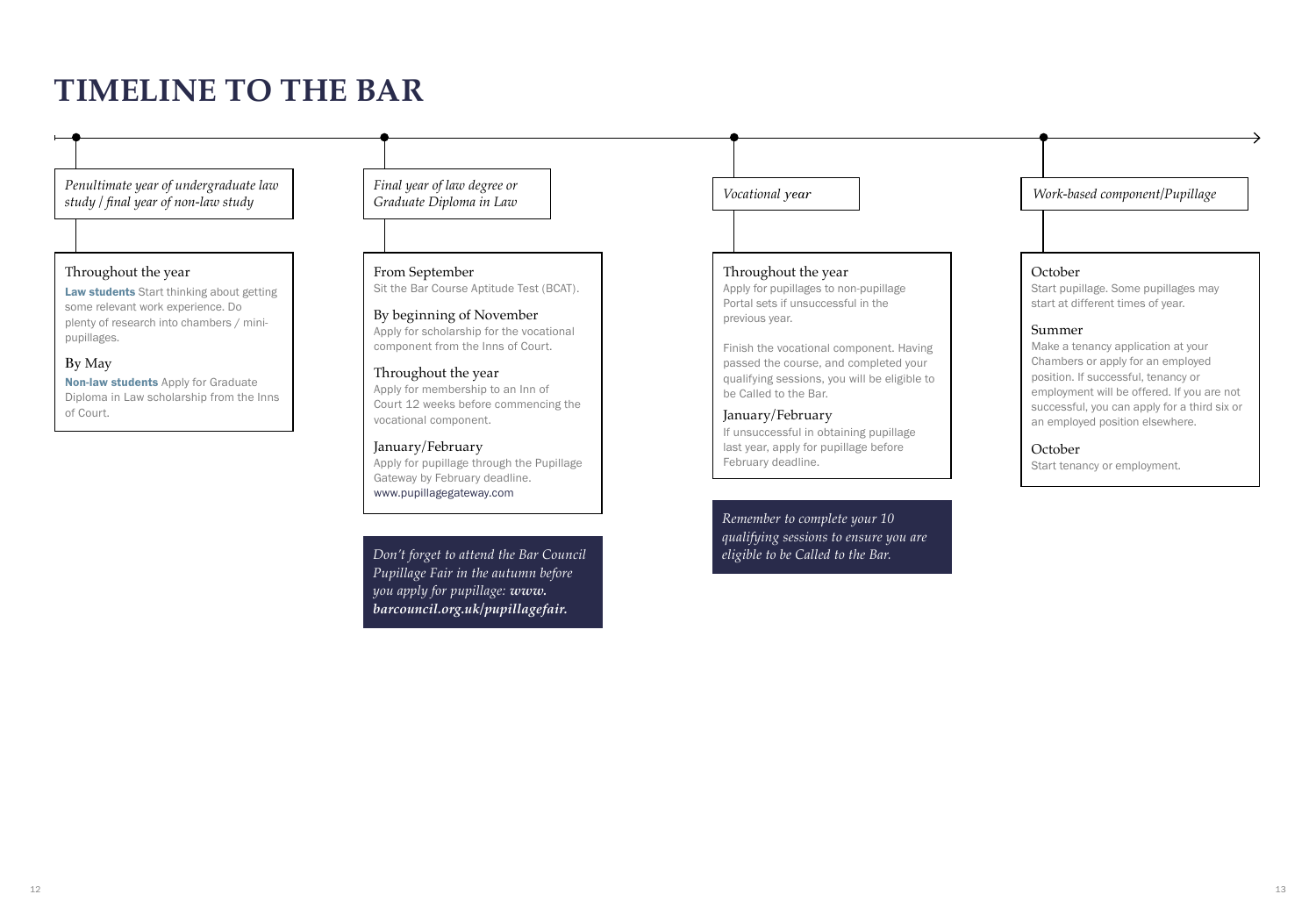#### **Applying for pupillage**

Your final year of a law degree or conversion year will be your first opportunity to apply for pupillage, the practical element of your training to become a barrister. Each year graduates apply for pupillage and additionally those applicants are joined by those who did not obtain pupillage the year before. Graduates of the vocational component can apply for pupillage to commence five years from the date they pass the course.

The application process varies according to the set of chambers or organisation, with many using the Bar Council's online application system (www.pupillagegateway.com) and others choosing to manage their applications independently. Make sure you research your chosen chambers/organisation in advance to ensure that you are aware of all requirements and deadlines.

You should attend the Bar Council's Pupillage Fair in Autumn of the year you are applying - see www.barcouncil.org. uk/pupillagefair. This provides you with an opportunity to meet and talk to barristers, representing a wide variety of chambers and organisations. There is also a programme of sessions for students, to provide information and assist with pupillage applications.

Take as much time as you can to research different sets of chambers and organisations, and take care in preparing your application(s) and, if relevant, your CV and covering letters (which you may need to provide if a set of chambers or organisation to which you wish to apply does not use

the online application system). A single set of chambers might receive hundreds of applications for just one or two pupillage places. Make sure that your application is tailored to that specific opportunity.

Pupillage interviews might involve problemsolving tasks and mock advocacy exercises, as well as the sort of questions you would expect in any job interview. Some sets of chambers sift applicants by inviting a relatively large number for a short, ten minute interview. Needless to say, regardless of the length of the first interview, first impressions are very important.

#### **Vocational Component**

The second component of training is the vocational component, which trains you in the practical skills and knowledge to become a barrister. This has traditionally taken the form of the Bar Professional Training Course (BPTC), but there will be several changes taking place next year. From September 2020, the Bar Standards Board will permit training providers to offer several new ways to become a barrister. These changes will be gradual, but if you are a sixth-form or university student, these changes are likely to affect you. The pathways that are currently available are as follows:

- Three-step pathway: Law degree/ conversion course, vocational component in one part, pupillage/work-based component. This pathway is most like the pathway with the BPTC.
- Four-step pathway: Law degree/ conversion course, followed by the vocational component and pupillage/ work-based component.

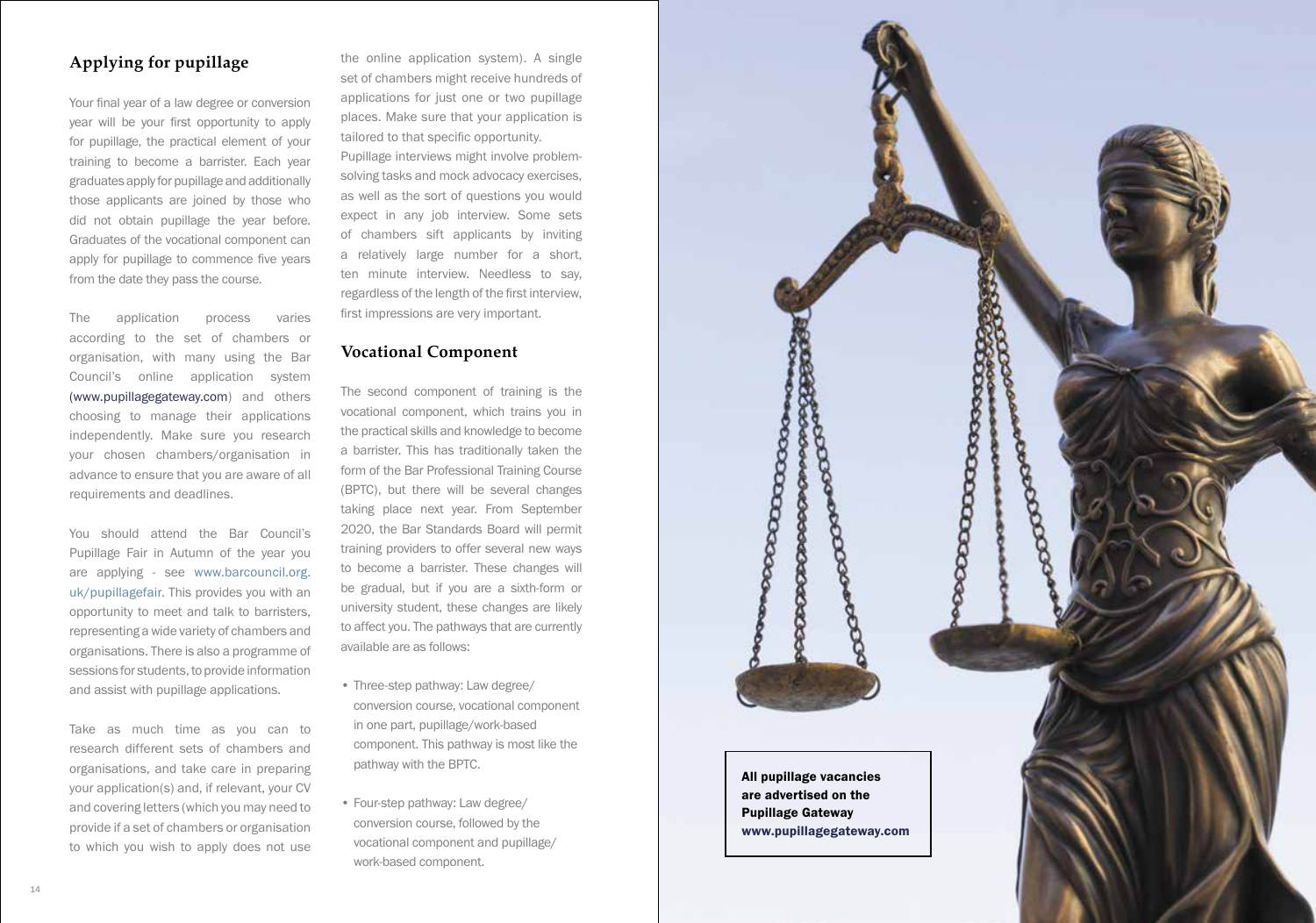and vocational components, followed by the pupillage/work-based component. For example, a law degree or conversion course combined with the vocational component.

It is important for you to make sure that you consider all of the options before you choose a vocational component provider. Bear in mind that course fees and accommodation outside London may be cheaper. You may already have given some thought to where you wish to undertake your pupillage and eventually practise geographically, which may help to guide your choice.

If, as is quite common, you are not successful in gaining pupillage during the final year of your law degree or during conversion course, you will have another opportunity to apply during your vocational component year. During this time, you should have opportunities to improve the quality of your applications by obtaining further relevant experience.

At the same time, you will undertake training courses provided by your Inn in order to qualify to be 'Called to the Bar'. The process of being 'Called to the Bar' culminates in the graduationstyle ceremony at which you formally become a barrister (although you will not be permitted to practise until you have completed pupillage).

Having joined an Inn, you should take the opportunity to ask your Inn for a 'sponsor' or 'mentor': a practising barrister who can provide practical advice and can help to introduce you to life at the Bar. Most Inns will not allocate sponsors to students until they are taking the conversion course or vocational component.

You need to have completed your 'Qualifying Sessions' with your Inn (which might include residential training weekends, skills-based workshops or attending lectures followed by formal dinners with barristers and judges) and must have passed the vocational component in order to be Called to the Bar by your Inn. This ceremony takes place in March, July, October or November. You can invite guests, and it is a memorable occasion for those taking part.

#### **Post-Vocational Component**

Because chambers recruit pupils well in advance, if you apply successfully for a pupillage whilst undertaking the vocational component, you will probably have a year-long gap before your pupillage starts. There are still lots of useful things you can do with that year to harness your legal skills. If you are unsuccessful in your pupillage applications, you can still apply to commence pupillage up to five years after completing the vocational component. If you wish to reapply again for pupillage, regardless of what you choose to do in the meantime, make sure that you continue to improve your CV and seek experience which will strengthen future applications.

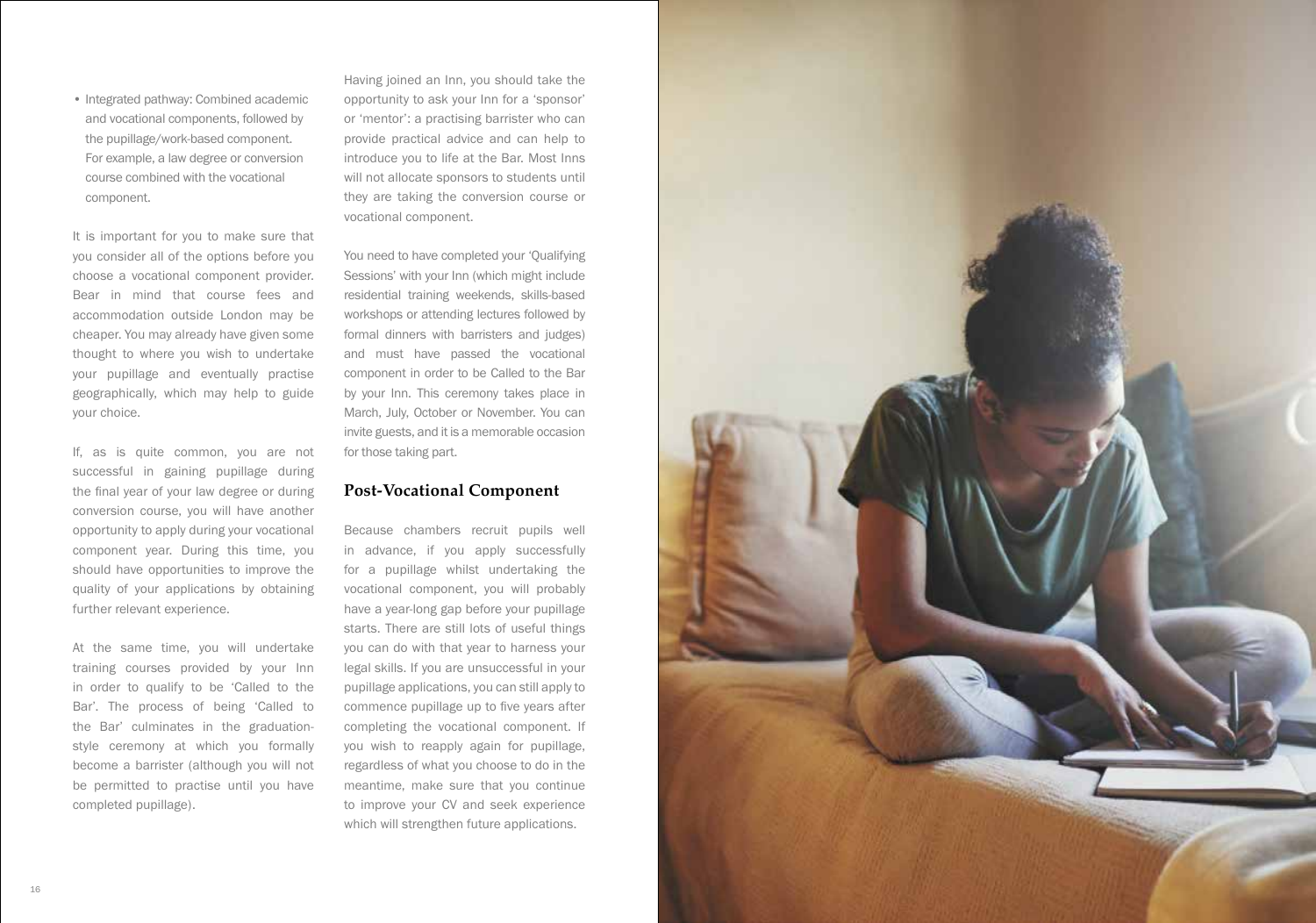#### **Pupillage**

Pupillage is the practical stage of training to be a barrister, which you can commence up to five years after completing the vocational component. This is either completed in a set of chambers or with another approved organisation. Pupillages usually start in September or October, one year after you have been accepted by the chambers (so successful February 2017 applicants will commence pupillage in autumn 2018).

Pupillage is the work-based component of qualifying as a barrister.. You will be assigned pupil supervisors - barristers in the same set of chambers or organisation - who you will shadow, and for whom you will undertake supervised work.

Pupillage lasts for 12 months (or 24 months if running part time) and is broken up into the 'first six' months and the 'second six' months. In your 'second six', you will be eligible to undertake cases on your own, albeit under close supervision.

Chambers are required to fund your pupillage with a minimum award of £18,436 per annum for pupillages in London and £15,728 per annum for pupillages outside London. Some chambers provide considerably larger awards; particularly chancery and commercial sets, which are competing with the large commercial law firms for applicants. Most chambers allow you to keep the money which you earn in your second six.

Recruitment methods vary between chambers, but decisions about 'tenancy'

(long-term places in chambers) are usually made about ten months into pupillage. Competition for tenancy can be strong, with some chambers taking on several pupils but only retaining one as a tenant.

Appraisal might be based simply on your pupil supervisor's assessment of your abilities, or you might have to take part in a formal mock advocacy exercise. Other sets of chambers take on every pupil with a view to making them a tenant if they perform well. You will also need to pass an assessed advocacy course taught by your Inn or Circuit. There will also be compulsory negotiation skills courses and an ethics exam from 2021.

#### **Third Six**

If you do not gain tenancy at the chambers at which you completed your pupillage, you can apply for a 'third six' at another set. This might allow you to gain exposure to other types of work, and will give you another chance to apply for tenancy. Third Six pupillages are advertised on the Bar Council website (www.barcouncil.org.uk/ careers/third-six-vacancies) .

#### **Tenancy**

Once you are a tenant, your income will come entirely from the work you take on, either in your own right or, at the start of your career, when acting as the junior member of a team of barristers. With the support of the chambers' 'clerks' (who are responsible for assigning work to the barristers in their chambers and, in many cases, generating new business), you will need to build up a reputation amongst potential clients and a network of solicitors who will 'instruct' you (essentially paying you to provide specialist services) on a regular basis.

Once you are a tenant, most chambers will require you to pay a proportion of your earnings ('rent') to cover the costs of chambers' employees and other shared overheads.

#### **The Employed Bar**

A proportion of those Called to the Bar complete their pupillages with, or later go on to gain jobs with, organisations which employ them as permanent or contracted members of staff. Approximately 10% of pupillages are employed Bar pupillages, most of which are offered by the Crown Prosecution Service or the Government Legal Department. This might give them more job security and access to benefits such as paid sick leave, paid holiday and parental leave. Their work will vary greatly depending on their employer. Employers of barristers include the Crown Prosecution Service, the Government Legal Department, the Armed Forces, local Government and private companies.

#### **Professional conversion**

In some cases, it might be possible to qualify as a barrister by an alternative manner to the conventional path. For example, qualified solicitors may be exempted from some of the usual training requirements by undertaking the Bar Transfer Test (BTT).

#### **Silk and judicial appointment**

Many of those barristers who have developed a good practice choose to apply to become Queen's Counsel later in their career. If they are successful, they will become Queen's Counsel (and can add the much-coveted letters "QC" after their surname) and gain the right to wear a silk gown in Court, for which reason they are often known as "silks". This title recognises that they have achieved excellence in their field, and is awarded by the Lord Chancellor at a high profile ceremony. QCs appear in the most serious and important cases.

Many barristers choose to apply to become judges later in their career; in fact, the majority of higher court judges are former barristers. Many barristers also sit as parttime judges (for example, as recorders, Deputy District Judges or Tribunal Chairs) whilst still practising at the Bar.

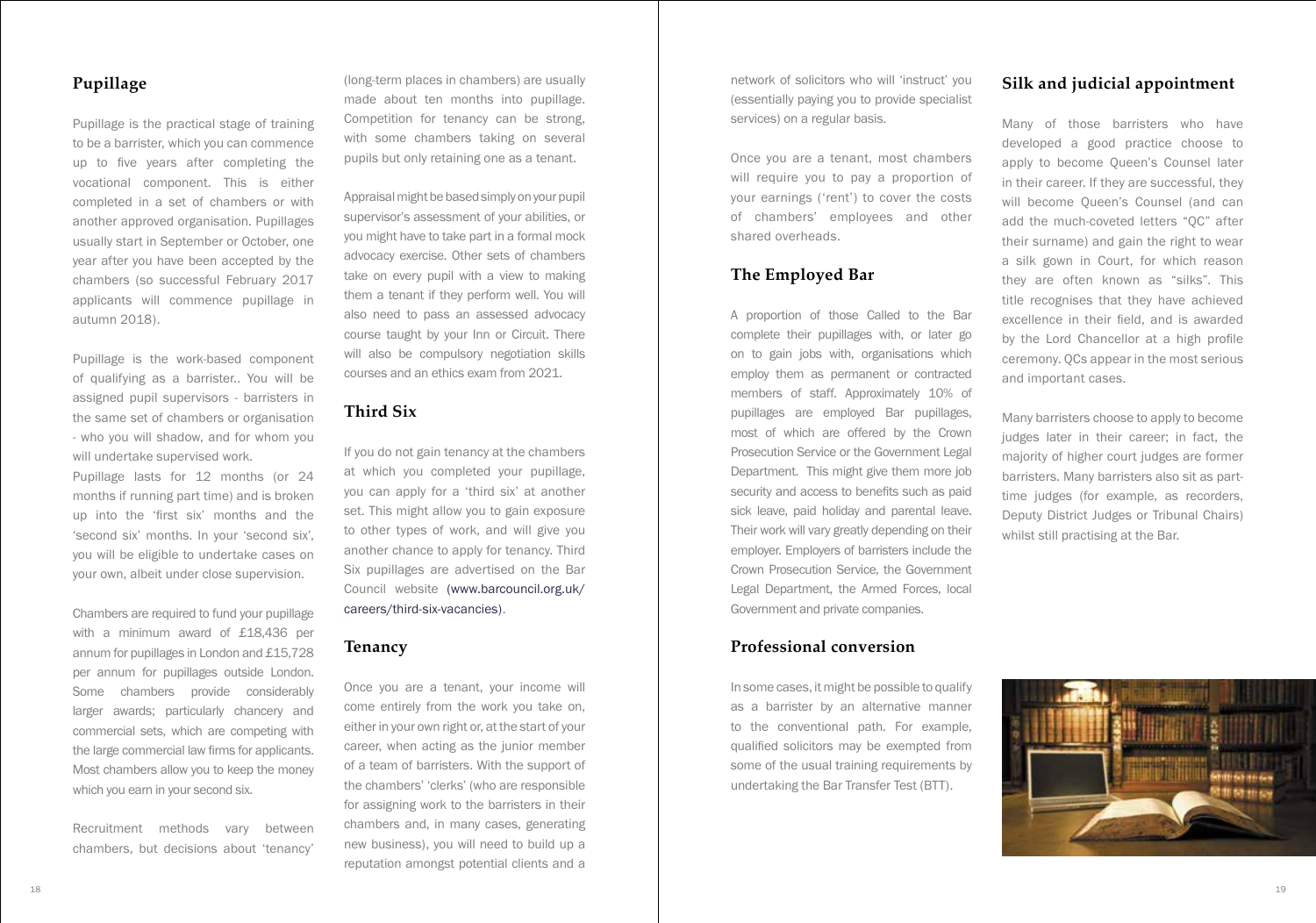### **FUNDING YOUR TRAINING**

**One of the greatest concerns for most aspiring barristers is the cost of entering the profession. It is important to understand, before you make any long-term commitments, exactly what that cost might be for you.** 

You should factor in the tuition fees for your undergraduate degree (which are only payable once you start earning), the conversion course (if you studied a non-law degree) and the vocational component, as well as living costs. Costs for all of those courses will vary depending on where you study them and you should try to find out as much as possible in advance. The Bar Standards Board website provides information on the various vocational component providers www. barstandardsboard.org.uk and conversion course and vocational component providers list the cost of courses on their websites.

Whilst funding your path to the Bar is a daunting prospect for many applicants, there is a range of help on offer, from the Inns, from banks and from a number of bursaries, as set out below.

Between them, the four Inns of Court make scholarship awards of about £6 million every year, the majority of which is for the vocational component, but awards are also available for the conversion course and pupillage. Some of the Inns also make grants available for internships and for students or pupils of the Inns who are affected by disability and can demonstrate financial need.

All the Inns award their scholarships and grants on merit, with financial need being taken into account. It is important to note that candidates may apply for a scholarship to one Inn only, and must be a member of that Inn to take up any award that is offered.

For further information on the scholarships and grants available from the Inns, on the criteria that are used to determine awards, and application procedures and deadlines, please visit their respective websites.

Lincoln's Inn (www.lincolnsinn.org.uk) Inner Temple (www.innertemple.org.uk) Middle Temple (www.middletemple.org.uk) Gray's Inn (www.graysinn.org.uk)

#### **Other sources of financial help include:**

- A number of high street banks, which offer graduate loans, which can be large enough to cover the costs of a substantial portion of your studies and accommodation.
- The government offers a Postgraduate Master's Loan, that you may be eligible for if you study a combined LLM and vocational training (which is offered by some providers). Although these loans are only available to students who are resident in England, the Welsh government also offers some loans and bursaries.

For more information on the Postgraduate Master's Loan, please see here: www.gov.uk/funding-for-postgraduate-study.

For more information on options for students resident in Wales, please see here: www. gov.wales/student-finance/postgraduateand-doctoral-students. Please note that these are unlikely to cover the full fees for the course, so do bear that in mind when considering this as a possible option.

- The Kalisher Scholarship Trust, which covers the vocational component course fees for two aspiring barristers each year, and provides a variety of smaller bursaries and awards including an annual £3,000 essay prize. The aim is to encourage and support talented students who would otherwise not be able to pursue a career at the criminal Bar. For more information, please visit the Trust's website: www.thekalishertrust.org.
- If you are successful in obtaining a pupillage before undertaking your vocational training, some chambers will allow you to receive part of your pupillage award in advance of pupillage, which is known as a 'draw down'.

You may also need to consider part-time work and paralegal work. As well as assisting you financially, the right experience could help your search for pupillage.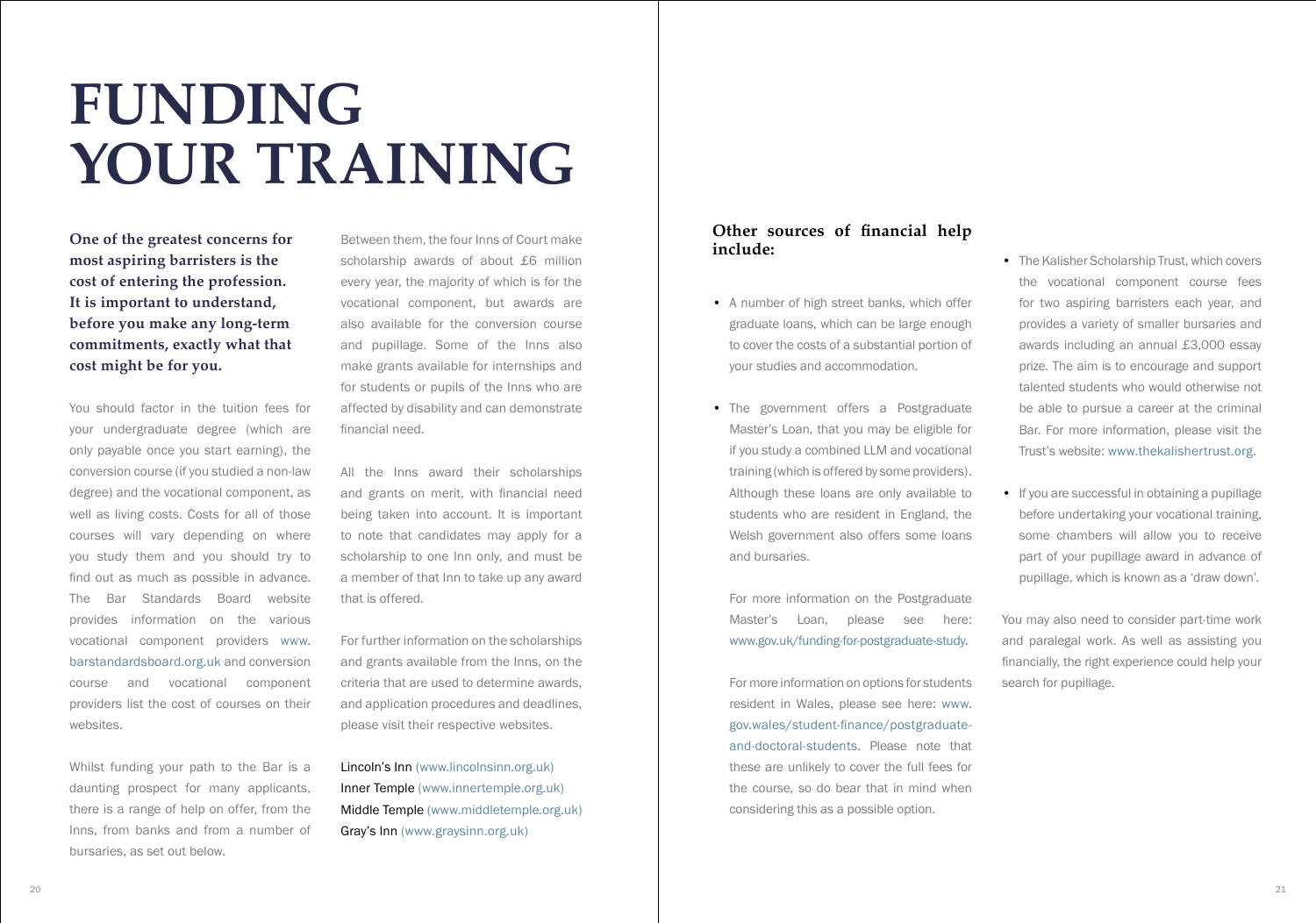### **WHERE THE BAR IS BASED**

#### **Inns of Court**

There are four Inns of Courts: Lincoln's Inn, Inner Temple, Middle Temple and Gray's Inn. Although the Inns are all located in London, they have strong links across England and Wales and all over the world (partly because so many international students are also Called to the Bar in England and Wales). Every barrister must join an Inn before they start the vocational component.

One of the formal functions of the Inns is to Call new barristers to the Bar, once their training is complete. Once you are Called by a particular Inn, you will have a relationship with that Inn for the rest of your career at the Bar or the judiciary, if you become a judge. They are also one of the major sources of financial assistance to students who are training for the Bar.

The Inns are historic institutions which provide modern and first class educational and training activities in a supportive and inclusive environment.

They also provide extensive library and IT facilities, support for barristers and student members and other forms of ongoing training, particularly extensive advocacy coaching, throughout your career.

Before you can formally become a barrister, alongside passing your vocational component, you need to complete 10 'Qualifying Sessions', which are run by the Inns. They must cover five themes, which include all aspects of the skills and knowledge students need to learn as part of their training for the Bar:

- Ethics, Standards and Values:
- Advocacy Skills;
- Legal Knowledge, Justice and the Rule of Law;
- Equality, Diversity and Inclusion:
- Preparation for Pupillage, Career Development and Wellbeing

At least two sessions must be interactive and require preparation in advance.

Your Inn of Court will publish information about its qualifying session in advance and this will include information about costs.

Qualifying Sessions will might include residential training weekends, skills-based workshops or attending lectures

#### **The Bar Council and the Bar Standards Board**

The Bar Council represents barristers in England and Wales, and comprises a council of barristers who meet regularly, supported by an executive of employed staff. The Bar Council is responsible for promoting the Bar's high quality specialist and advisory services, fair access to justice for all, the highest standards of ethics, equality and diversity across the profession, and the development of business opportunities at home and abroad.

In order to practise, all barristers must be registered with the Bar Council and prove every year that they have developed professionally through training and other learning opportunities. The Bar Council is the approved regulator of the Bar, but it discharges these functions through the independent Bar Standards Board (BSB). The BSB is responsible for setting the educational and training requirements for becoming a barrister, continuing training requirements and codes of conduct for barristers, monitoring the services provided by the Bar, handling complaints against barristers and taking disciplinary actions against them.

For further information on the Bar Council, please visit www.barcouncil. org.uk. For the BSB, please visit www.barstandardsboard.org.uk.

#### **Chambers**

Most self-employed barristers group together in sets of chambers, enabling them to share office space, staff costs and other overheads. Chambers will usually be headed by one or two experienced barristers. As well as their tenants (permanent members), some chambers will also allow 'squatters' (barristers without tenancy) to base themselves there on a temporary basis.

A large number of chambers are based around the four Inns of Court in London. About two thirds of all self-employed barristers are members of London chambers, although they may also travel throughout England and Wales to conduct cases in regional courts. There are also many chambers based outside London, mostly clustered around the larger cities.

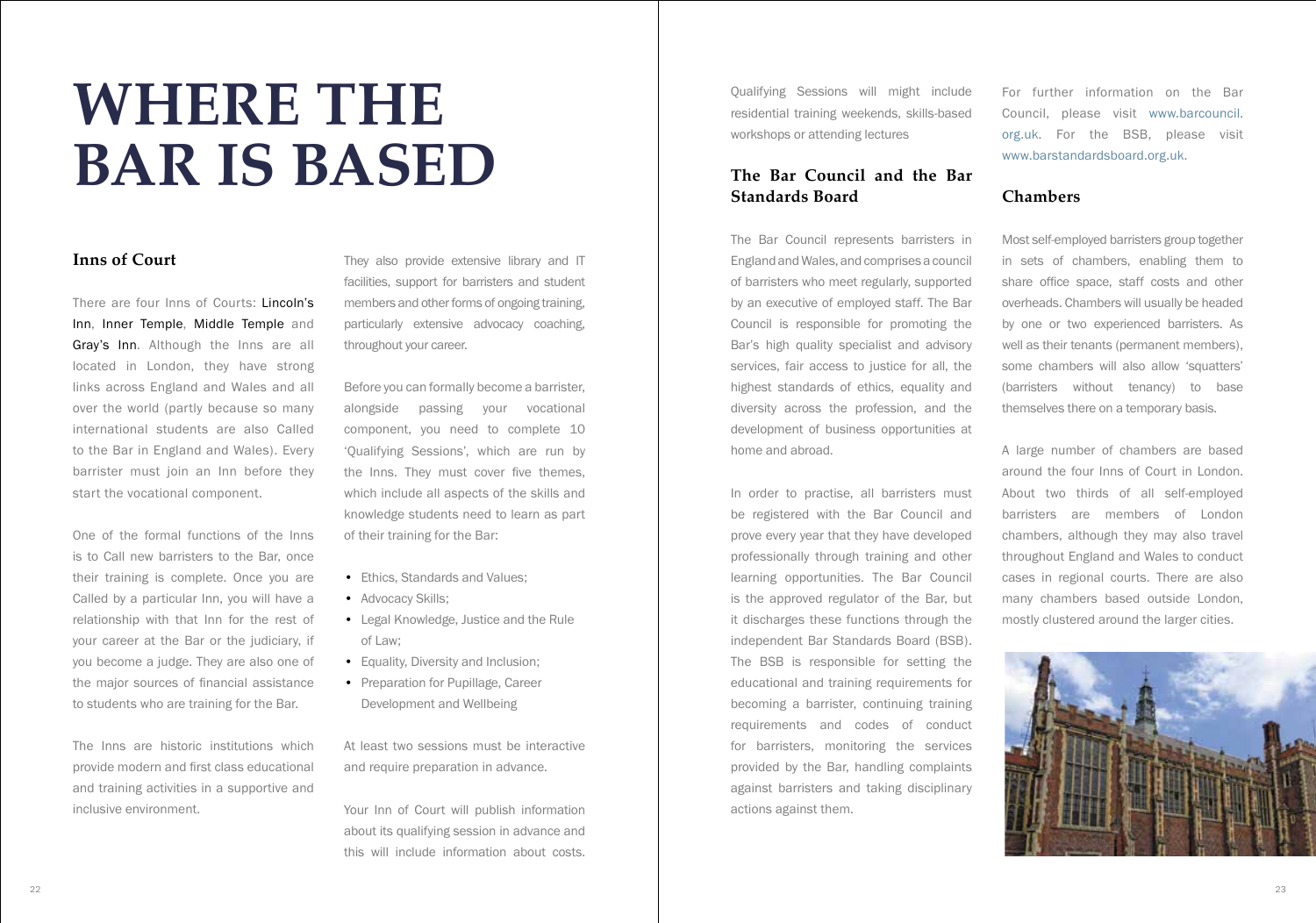#### **The Employed Bar**

Employed barristers provide legal advice within numerous organisations and will usually be based in the headquarters of that organisation. Some of these organisations are based in the Third Sector, the Government Legal Service, Local Authorities or the CPS Barristers employed by the Armed Forces or the Foreign & Commonwealth Office may find that there are opportunities to work abroad. Other employed barristers work in private practice in law firms or in-house for national and international companies.

"As someone who transferred to the employed Bar from the self-employed Bar relatively recently, I think the opportunities at the employed Bar are more diverse than they have ever been. In addition to the financial security offered by employed roles, there are also unique networking opportunities and a chance to work collaboratively with a larger pool of lawyers"

Simao Paxi-Cato Black Antelope Law

#### **Circuits**

England and Wales are divided into six regional 'Circuits', which act as local hubs for barristers outside of London, running training and social events. The Circuit Leaders are practising barristers who act as communications channels between the Circuits and the Bar Council in London.

The Circuits are:

- The Midland Circuit
- The Northern Circuit
- The North Eastern Circuit
- The South Eastern Circuit
- The Wales and Chester Circuit
- The Western Circuit

For further information on the Circuits, including contact details, please see www. barcouncil.org.uk/about-the-bar/what-isthe-bar/circuits.

#### **Specialist Bar Associations**

The Specialist Bar Associations (SBAs) are membership organisations for barristers, usually targeted at those practising in a specific area of law, such as crime, chancery, commercial, family or personal injury. They provide representative services to their members, run training and other events and often respond to Government consultations which effect their specialist area.

"I always knew I wanted to be out of London and nearer to home, but didn't appreciate just how supportive and helpful my circuit would be."

Rosemary Kavanagh Bank House Chambers



As well as those SBAs focused on particular areas of law, the Young Barristers' Committee of the Bar Council represents the interests of barristers who completed their training less than seven years ago. The Employed Barristers' Committee represents the interests of employed barristers, some of whom are also represented by the Bar Association for Commerce, Finance and Industry (BACFI).

For a full list of SBAs and a link to their websites, please visit: www.barcouncil. org.uk/about-the-bar/what-is-the-bar/ specialist-bar-associations. To read more about the Young Barristers' Committee, please see: www.barcouncil.org.uk/aboutus/constitution-and-structure/committees/ young-barristers'-committee.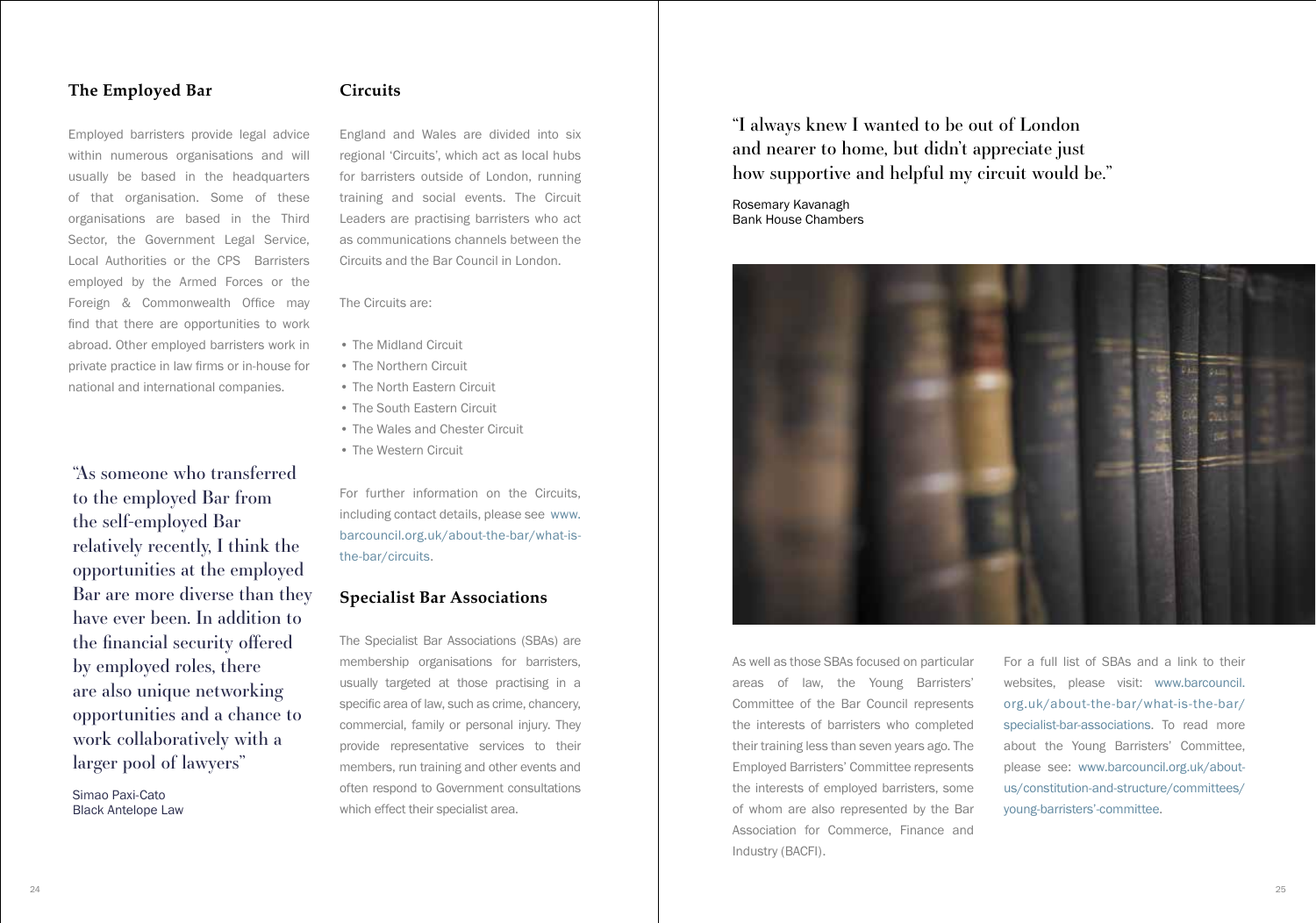# **JARGON BUSTER** *Junior* - a barrister who is not Queen's Counsel

*Bar Council* - the Bar Council represents barristers in England and Wales. It is also known as the General Council of the Bar and is the Approved Regulator of the Bar of England and Wales. It discharges its regulatory functions through the independent Bar Standards Board.

*Bar School* - the informal name for a provider of the vocational component.

*Bar Standards Board* - the Bar's independent regulator.

*Bench* - the judge/judges.

*Bencher* - a senior member of an Inn of Court, also known as a Master of the Bench.

*Brief* - the documents setting out case instructions for a barrister to argue a case in court.

*Call to the Bar* - the conferral of the title of 'barrister' by an Inn of Court on those who have completed the necessary training requirements and have satisfied their Inn that they are fit and proper to be Called to the Bar. The title cannot be used in a professional capacity until pupillage has been completed.

*Circuits* - the six geographical areas into which the courts of England and Wales are divided: North Eastern, Northern, Midland, South Eastern, Western and Wales & Chester Circuits.

*Chambers* - the collective name for a group of self-employed barristers who share premises, a corporate identity, staff and overheads.

*Clerk* - chambers' staff responsible for generating and assigning work and managing barristers' diaries.

*Counsel* - this is simply another way of referring to a barrister.

*CPS* - the Crown Prosecution Service, the primary body responsible for the prosecution of criminal offences in England and Wales.

*Devilling* - completing paid work for other members of chambers.

*Employed barrister* - most barristers are self-employed and practise from chambers. The remainder are employed to act as inhouse barristers by law firms, companies and the Government, including the Crown Prosecution Service.

*GDL* - 'Graduate Diploma in Law': the law 'conversion' course which aspiring barristers who do not have a law degree must undertake before commencing the vocational component.

*Head of Chambers* - a senior barrister in a set of chambers who is elected or appointed as its head.

*Inn of Court* - the four historic institutions with the exclusive right to Call barristers to the Bar. In addition to the provision of scholarships for training for the Bar, the fundamental role of the Inns of Court is the education and training of students and barristers. The Inns also have societies dedicated to mooting, debating and social events. As membership organisations, they retain strong relationships with their members throughout their careers.

 $(OC).$ 

*Junior brief* - a case on which a junior barrister is led by a senior, usually a QC, in a big case which would be too much work for one barrister alone. The more senior barrister will usually conduct the advocacy.

*Marshalling* - work experience shadowing a judge.

*Mini-pupil* - the name given to someone undertaking work experience in a set of chambers. Some sets of chambers may expect potential pupils to have completed a minipupillage at that set.

*Moot* - a legal debate in which participants conduct a case in a mock appeal court.

*Pupil* - the name given to barristers undertaking the practical element of their training, which is essentially an apprenticeship.

*Pupillage* - one year (or possibly two years) of apprenticeship in chambers or another approved organisation. For the first six months, the pupil will not be practising and will shadow their pupil supervisor. In the second six months they will continue to shadow a pupil supervisor, but may also undertake their own cases, with supervision.

*Pupillage Gateway* - the Bar Council's online application portal for pupillages (to which some, but not all, chambers subscribe).

*Pupil supervisor* - a barrister who acts as a pupil's mentor during pupillage.

*QC/Queen's Counsel* - a senior barrister who has been appointed by the Queen as "one of Her Majesty's Counsel Learned in the Law" (following a formal and transparent recruitment process, operated by the QC appointments panel). QCs are senior members of the Bar,

and it is a mark of excellence. They appear in the most serious and important cases.

*Qualifying Sessions* - Students who enrol on the vocational component of a Bar Training Pathway from September 2020 will have to complete Qualifying Sessions across five themes prior to being Called. At least two sessions must be interactive and require preparation in advance.

*Recorder* - a part-time judge, who is often also a practising barrister.

*Set* - informal term for chambers.

*Silk* - informal term for a QC - so-called because they wear a silk gown in court.

*Squatter* - a pupil not invited to become a tenant may be offered the opportunity to become a 'squatter' in chambers. They are allowed to remain and to continue to take on their own cases for a period, without having a permanent place in the chambers.

*Tenant* - a member of a set of chambers.

*Tenancy* - towards the end of their pupillage, an individual may be offered a tenancy, which is the entitlement to continue to practise from a set of chambers as a self-employed barrister.

*Third six* - a pupil not invited to become a tenant may be offered a 'third six'; essentially another six months as a pupil in another set of chambers, usually with a view to gaining tenancy if completed satisfactorily. This is not an additional training period.

*Vocational Training* - several new ways of studying for the vocational training will become available from September 2020. This course is available at various providers and teaches procedure, advocacy, ethics research methods and practical skills. It is followed by the work-based stage of becoming a barrister, known as pupillage.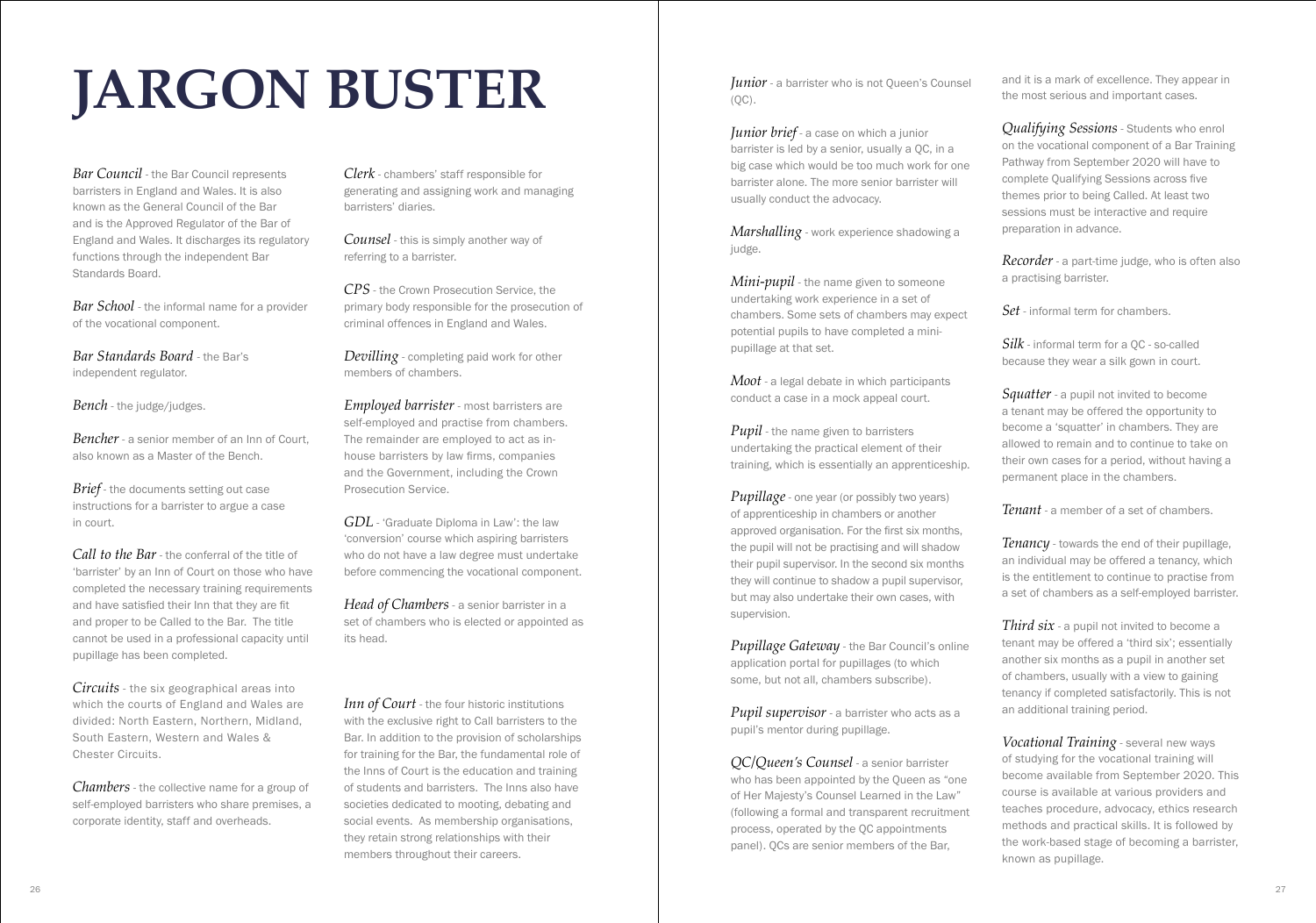### **FURTHER INFORMATION**

*For the most recent statistics on the profile of the Bar, please check the Bar Barometer, an annual publication which analyses statistical trends across the profession.* 

The 'Barristers' Working Lives' survey provides an insight into barristers' views of both their life at work and their profession. The Bar Council has produced several reports on the profile of applicants and students, online pupillage system applicants, and of registered pupils which should assist you when considering a career at the Bar. You can access these reports here: www.barcouncil.org.uk/about-the-bar/ facts-and-figures/publications

*Please consult the Bar Council, Inns of Court or Bar Standards Board websites for further information.*

- www.barcouncil.org.uk
- www.barstandardsboard.org.uk
- www.barcouncil.org.uk/about-the-bar/what-is-thebar/inns-of-court
- www.barcouncil.org.uk/careers/mini-pupillages

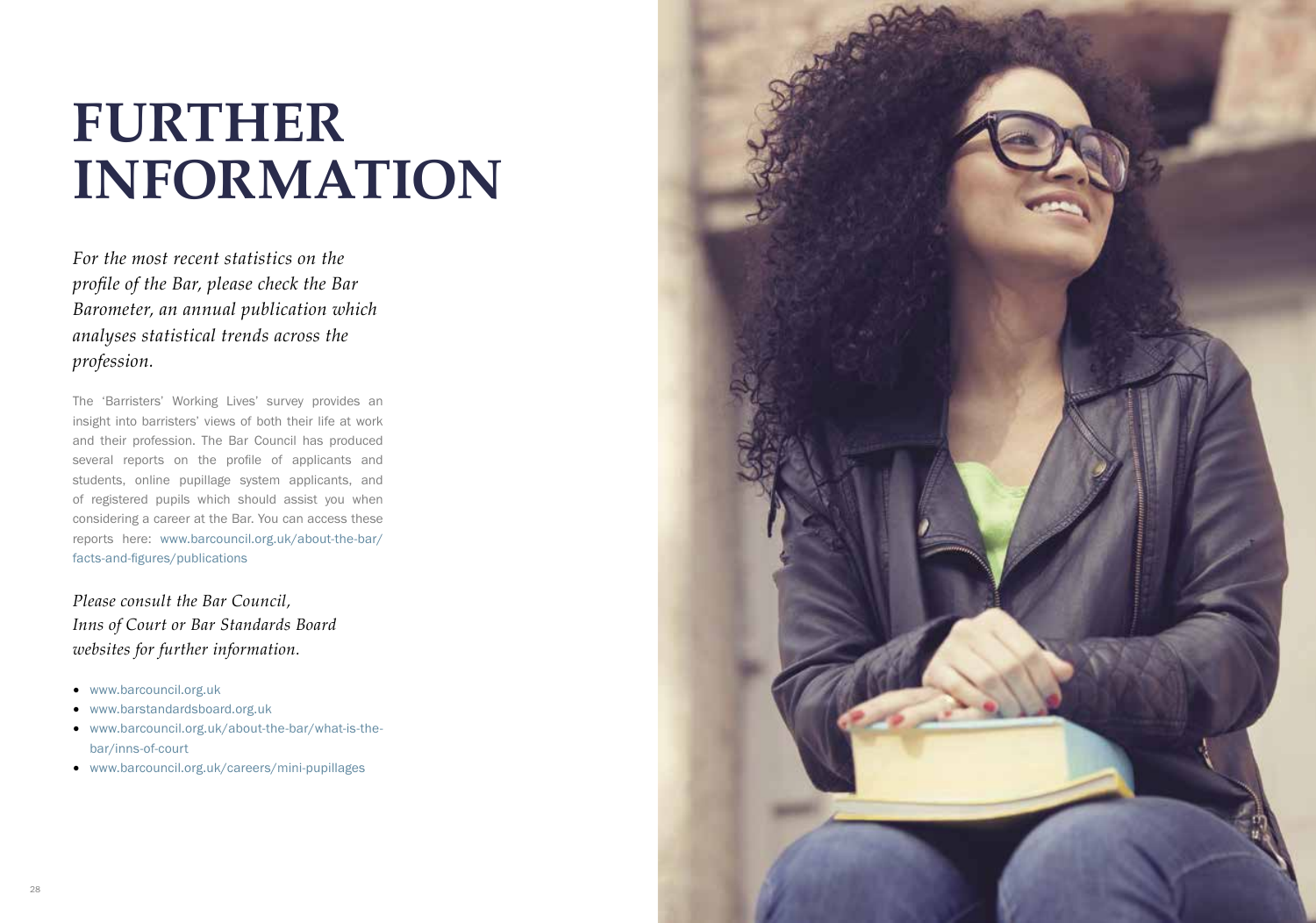### **FURTHER INFORMATION ON THE INNS OF COURT**

This brochure has been produced in partnership with the four Inns of Court. You can visit the Inns of Court websites and social media channels to find out about events for those thinking of becoming a barrister, information on scholarships and how the Inns support the profession.



Lincoln's Inn www.lincolnsinn.org.uk twitter.com/lincolnsinn



Middle Temple www.middletemple.org.uk twitter.com/middletemple



Inner Temple www.innertemple.org.uk twitter.com/TheInnerTemple



Gray's Inn www.graysinn.org.uk twitter.com/HonSocGraysInn



The Council of the Inns of Court exists to advance education in the sound administration of the law, including by promoting high standards of advocacy and enforcing professional standards of conduct. COIC supports the work of the four Inns of Court.

www.coic.org.uk